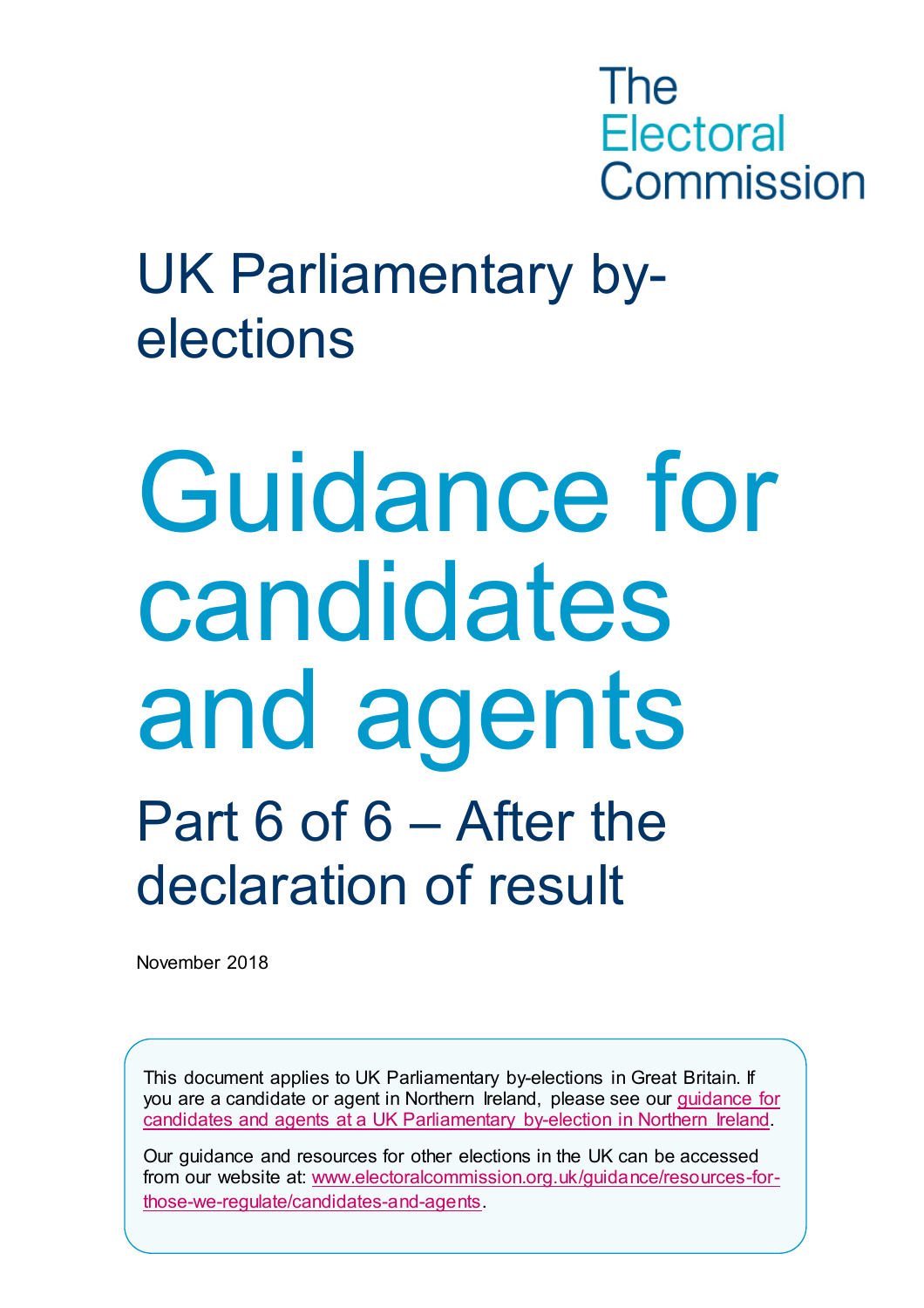## **Contents**

|                                                             | $\mathcal{P}$ |
|-------------------------------------------------------------|---------------|
|                                                             |               |
|                                                             |               |
| What happens to the election paperwork after the result is  |               |
|                                                             |               |
|                                                             |               |
|                                                             |               |
| Inspection and supply of election-related documents 7       |               |
| Inspection and supply of the marked registers and the lists |               |
|                                                             |               |
|                                                             |               |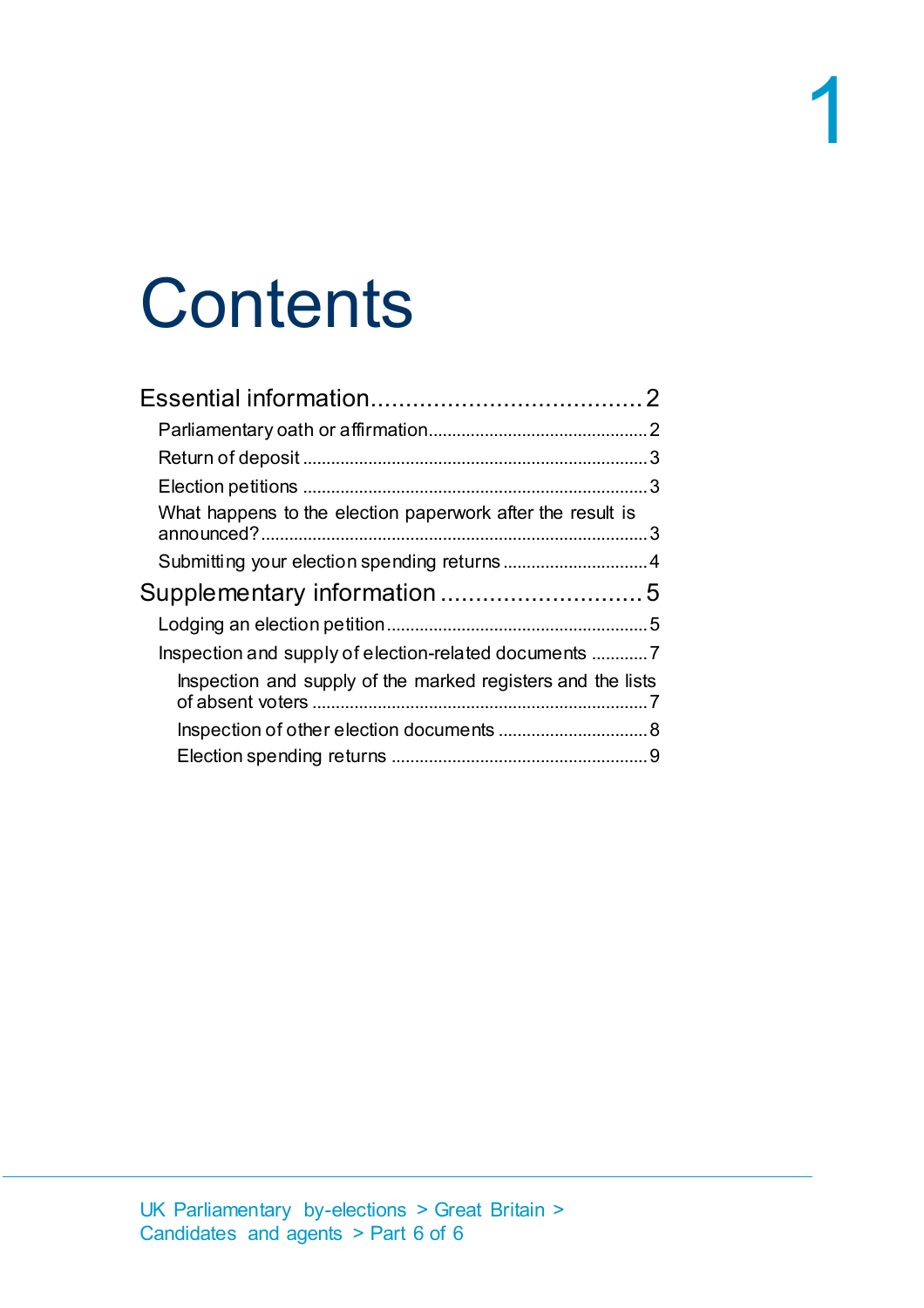# 2

<span id="page-2-0"></span>**Essential** information

This section of the document contains our guidance on what happens after the result at a UK Parliamentary by-election in Great Britain has been announced.

Supplementary information, which may only be relevant to some candidates, is provided at the back of this document. You can also view this supplementary guidance by clicking on the links within this document or by clicking on the chapter heading on the contents page.

In this document, we use 'you' to refer to the candidate. We use 'must' when we refer to a specific requirement. We use 'should' for items we consider to be minimum good practice, but which are not legal or regulatory requirements.

We have included generic deadlines throughout this document to give you an indication of the timings for key processes. You should, however, obtain a copy of the specific timetable for the by-election from the (Acting) Returning Officer.

### <span id="page-2-1"></span>Parliamentary oath or affirmation

1.1 The successful candidate will be given information on how they will be able to attend Parliament.

1.2 Before a person can sit and vote in the House of Commons they must take the Parliamentary oath or make an affirmation to the monarch. This is known as the swearing in.

We are here to help, so please contact your local Commission team if you have any questions. See our **Overview** [document](http://www.electoralcommission.org.uk/__data/assets/pdf_file/0018/214227/Parliamentary-By-Election-Overview.pdf) for contact details.

Revised data protection legislation applies from 25 May 2018 and will apply to the processing of all personal data.

Please contact the [Information](https://ico.org.uk/for-organisations/guide-to-the-general-data-protection-regulation-gdpr/)  [Commissioner's](https://ico.org.uk/for-organisations/guide-to-the-general-data-protection-regulation-gdpr/)  [Office](https://ico.org.uk/for-organisations/guide-to-the-general-data-protection-regulation-gdpr/) for further information about how the General Data Protection Regulation affects you.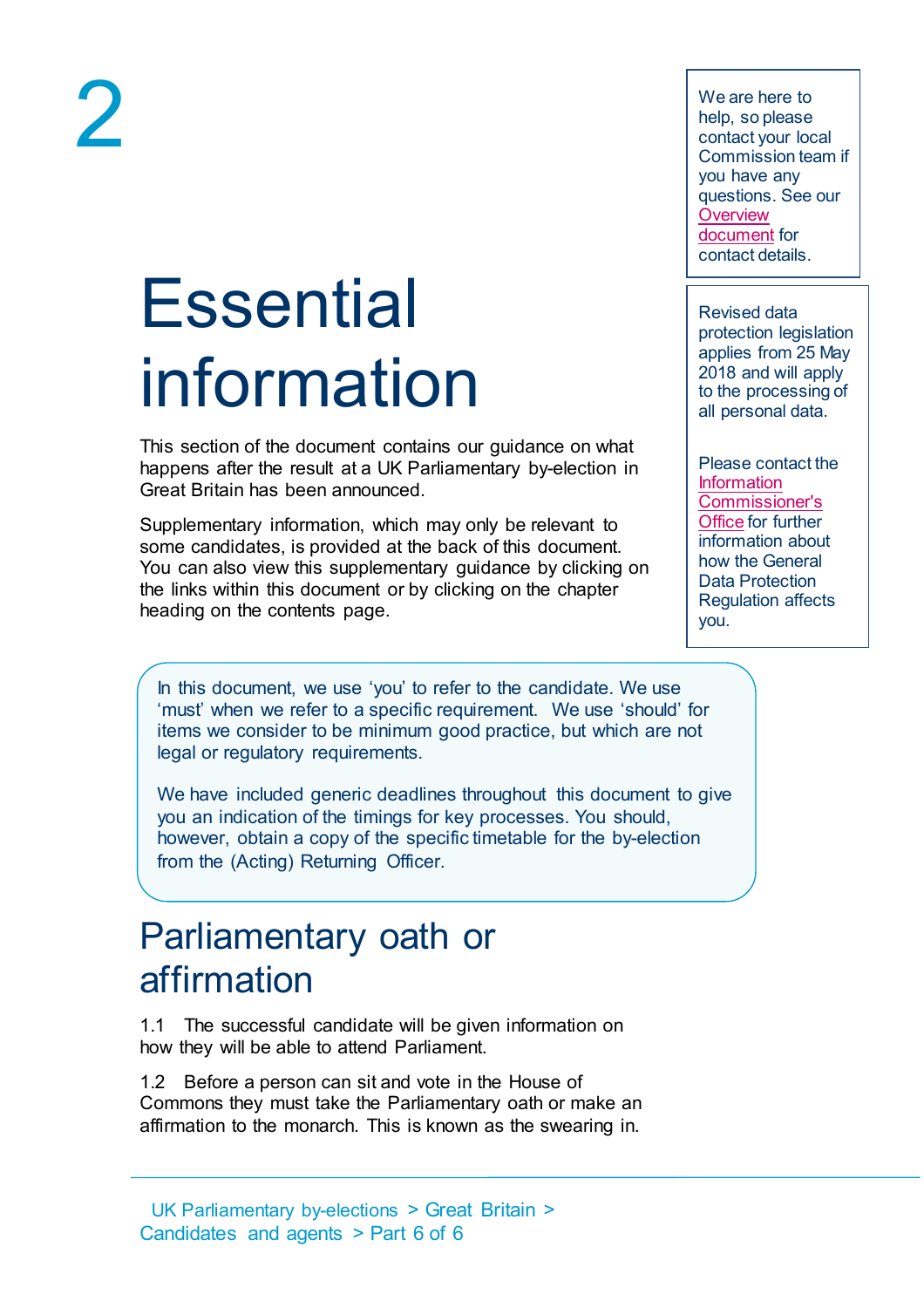You can find more information on taking the oath or affirmation on the [UK Parliament's website.](http://www.parliament.uk/about/how/elections-and-voting/swearingin/)

## <span id="page-3-0"></span>Return of deposit

1.3 Those candidates who received more than 5% of the total valid votes cast in the constituency will have their deposit returned by the next working day following the declaration of result.

1.4 Those candidates who have polled equal to or less than 5% of the total number of valid votes cast in the constituency will lose their deposit.

## <span id="page-3-1"></span>Election petitions

1.5 The outcome of a UK Parliamentary election can be challenged through an election petition. For further details on challenging an election, see paragraph **[1.10](#page-5-2)**.

### <span id="page-3-2"></span>What happens to the election paperwork after the result is announced?

1.6 In England and Wales, all election documents are held by the Electoral Registration Officer. In Scotland, they are retained by the Returning Officer.

1.7 Most documents are available for public inspection. Please note that ballot papers are not open to public inspection. If you wish to inspect election documents, see paragraph **[1.18](#page-7-2)** for further information.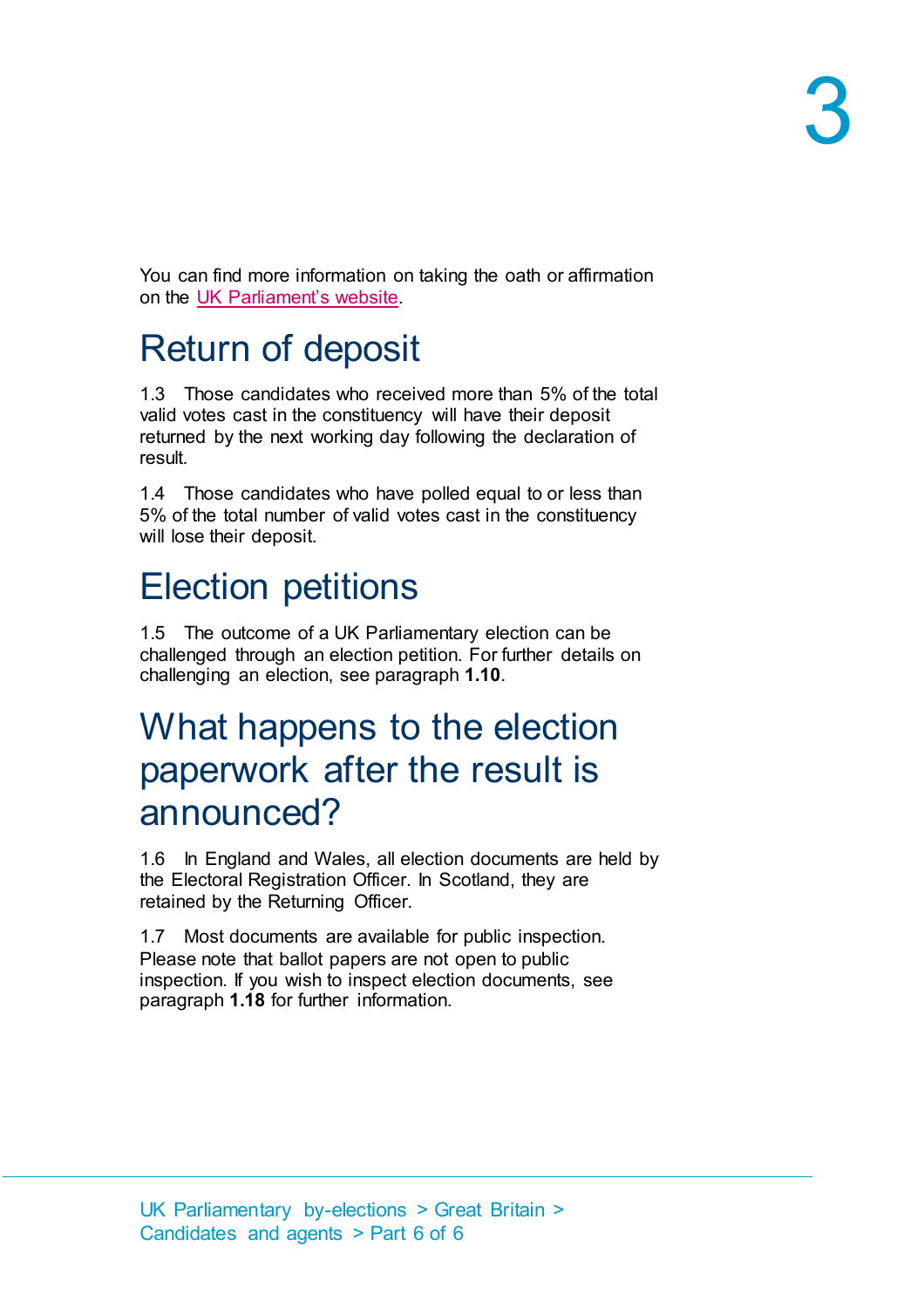

## <span id="page-4-0"></span>Submitting your election spending returns

1.8 Within 35 days of the election result being declared your election agent will need to prepare and submit to the (Acting) Returning Officer an election spending return. In addition, both you and your election agent will need to sign a declaration stating that the return is complete and correct to the best of your knowledge and belief.

1.9 More information on what must be included in the return is contained in Part 3 - [Spending and donations.](http://www.electoralcommission.org.uk/__data/assets/pdf_file/0003/214248/Parliamentary-By-Election-Part-3-Spending-and-donations.pdf) We have also produced forms which you can use to complete your return and your declaration. These forms can be found in the resources under Part 3 [on our website.](http://www.electoralcommission.org.uk/i-am-a/candidate-or-agent/uk-parliamentary-by-elections-great-britain/_recache)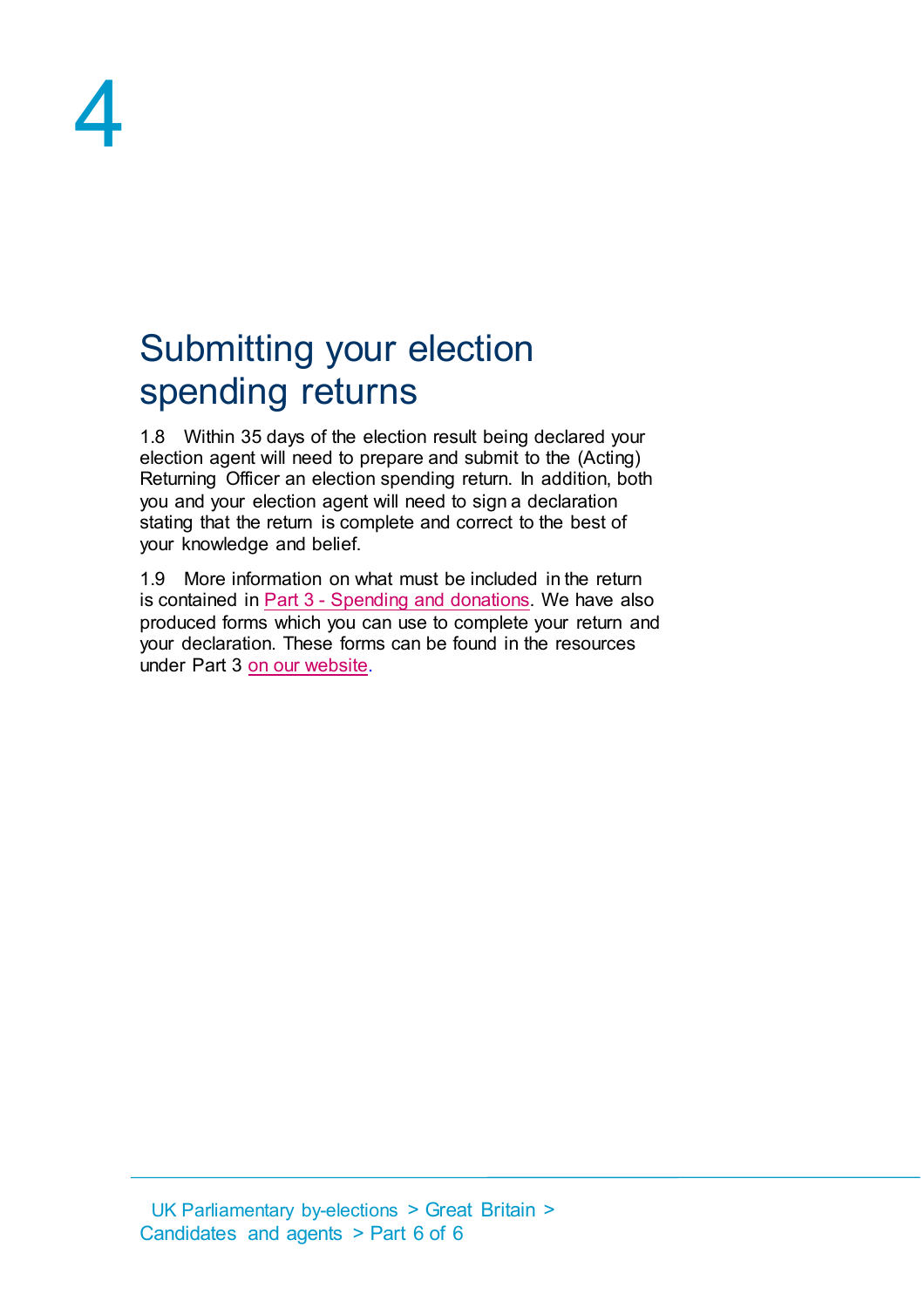## <span id="page-5-0"></span>**Supplementary** information

## <span id="page-5-1"></span>Lodging an election petition

<span id="page-5-2"></span>1.10 Only certain people can lodge an election petition, and only under specific circumstances.

1.11 A UK Parliamentary election petition can be issued by:

- a person claiming to have been a candidate at the election, or
- a person claiming to have had a right to be elected or returned at the election, or
- a person who voted as an elector at the election or who had a right to vote at the election, except for an elector who is registered anonymously

1.12 The allowable grounds for a petition are that there has been an:

- undue election, or
- undue return

1.13 There is a separate judicial process for challenging the election of an MP on the grounds that they were or are disqualified under the House of Commons Disqualification Act 1975 (as amended). In that case, an application may be made to the Privy Council for a declaration to that effect (provided that a petition is not pending or an Order of the House of Commons to disregard the disqualification has not been made).

1.14 The Member whose election or return is complained about must be a respondent to the petition. If the petition complains about the conduct of the (Acting) Returning Officer or their staff during the election, the (Acting) Returning Officer must also be a respondent.

UK Parliamentary by-elections > Great Britain > Candidates and agents > Part 6 of 6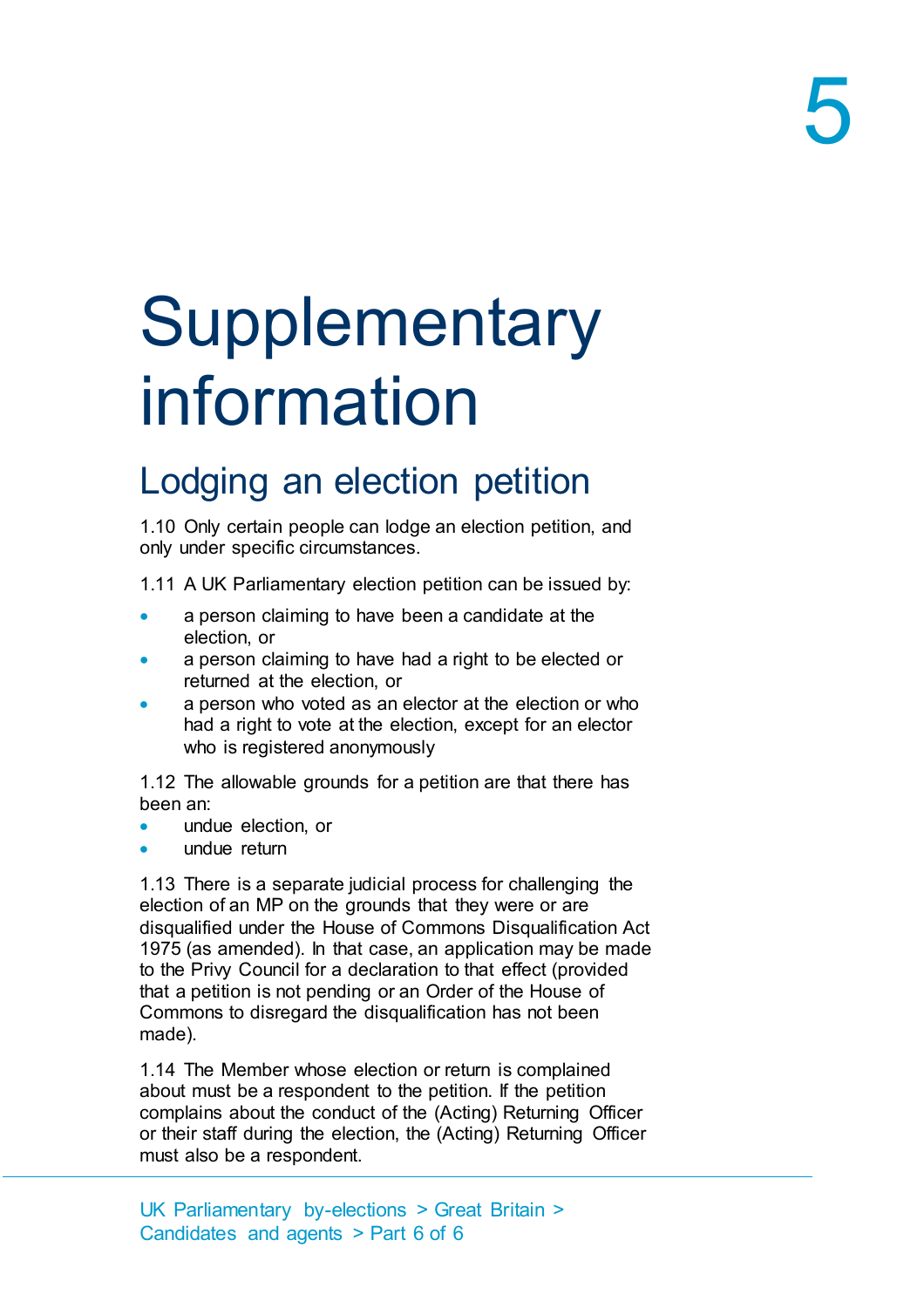1.15 Normally a petition must be presented within 21 calendar days after the date of the return of the writ (which in most cases will be the day after the election) and can be lodged at any time up to, but no later than, 12 midnight on the last day. However, if the petition complains of corrupt or illegal practices involving the payment of money or other reward, or an illegal practice relating to election spending, further time may be allowed.

1.16 For any questions relating to election petitions, including to confirm the deadlines for lodging an election petition, you should contact:

#### **In England and Wales:**

The Election Petitions Office Room E113 Royal Courts of Justice **Strand** London WC2A 2LL Email: [Election\\_Petitions@hmcts.gsi.gov.uk](mailto:Election_Petitions@hmcts.gsi.gov.uk)

Phone: 020 7947 6877 Fax: 0870 324 0024

#### **In Scotland:**

The Petitions Department Court of Session Parliament Square Edinburgh EH1 1RQ Email: [supreme.courts@scotcourts.gov.uk](mailto:supreme.courts@scotcourts.gov.uk)

Tel: 0131 240 6747 Fax: 0131 240 6711

1.17 There are costs attached to an election petition. If you are considering lodging an election petition, we strongly recommend that you take independent legal advice.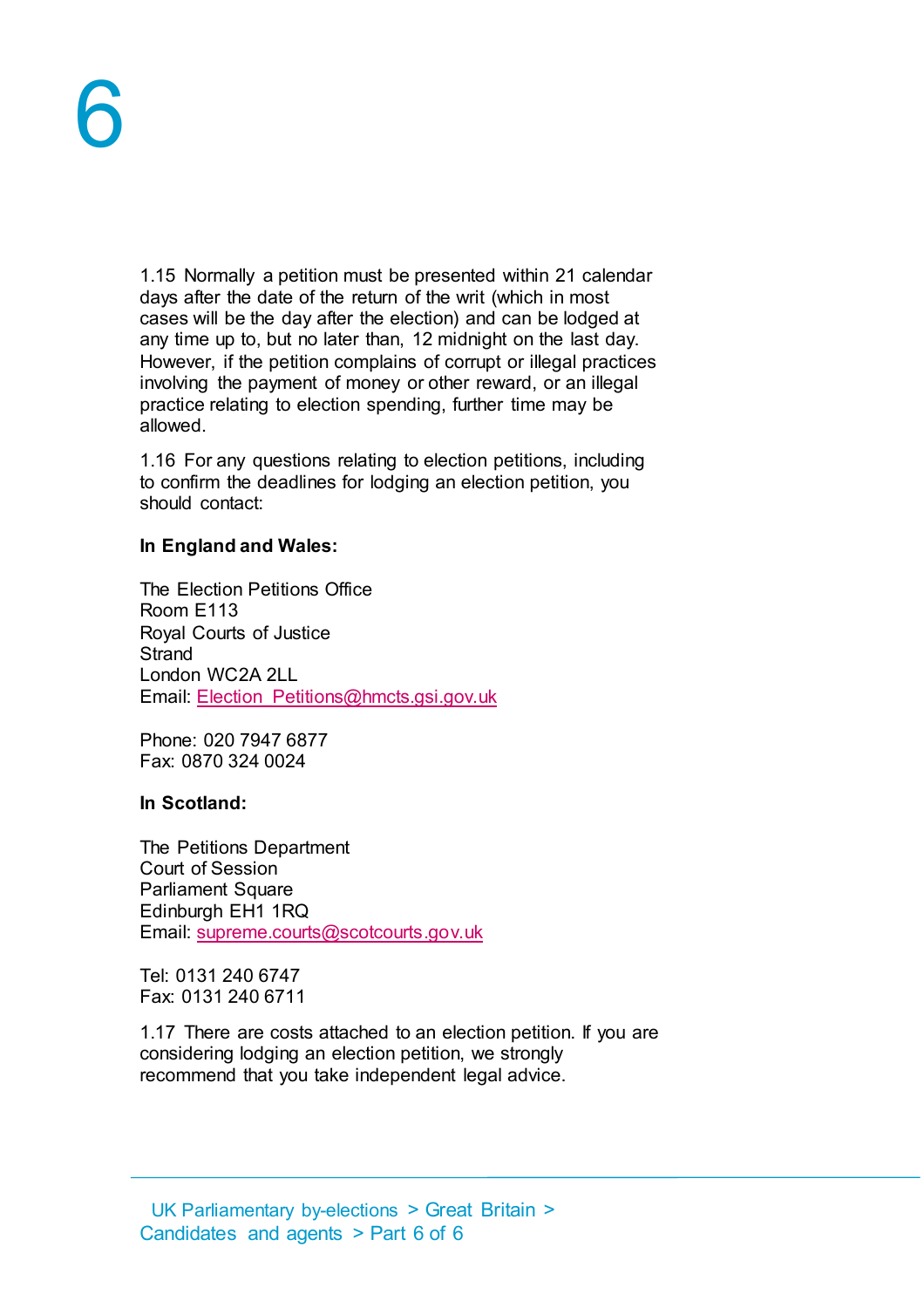### <span id="page-7-0"></span>Inspection and supply of election-related documents

<span id="page-7-2"></span>1.18 In England and Wales, documents available for supply and inspection can be provided by the Electoral Registration Officer, except for the election spending returns, which are kept by the (Acting) Returning Officer. Contact details for Electoral Registration Officers and (Acting) Returning Officers can be found on the Commission's About My Vote website [www.aboutmyvote.co.uk.](http://www.aboutmyvote.co.uk/)

1.19 In Scotland, all documents are retained by the Returning Officer. You can contact the Returning Officer through the local council.

### <span id="page-7-1"></span>Inspection and supply of the marked registers and the lists of absent voters

1.20 The marked electoral registers and lists of absent voters show who has been issued with a ballot paper, who has returned their postal ballot paper, and who has had a proxy vote cast on their behalf.

1.21 You can inspect or obtain copies of the marked register of electors and absent voters' lists after the election if you make a request in writing. In England and Wales, the request must be made to the Electoral Registration Officer. In Scotland, the request must be made to the Returning Officer.

1.22 Note that you can only use the information obtained from these documents for research or electoral purposes.

1.23 The request for inspection must specify:

- which documents are requested
- the purposes for which the information in any document will be used
- where the request is to inspect the marked register or lists, any reason why inspecting the full register or unmarked lists would not be sufficient to achieve that purpose

UK Parliamentary by-elections > Great Britain > Candidates and agents > Part 6 of 6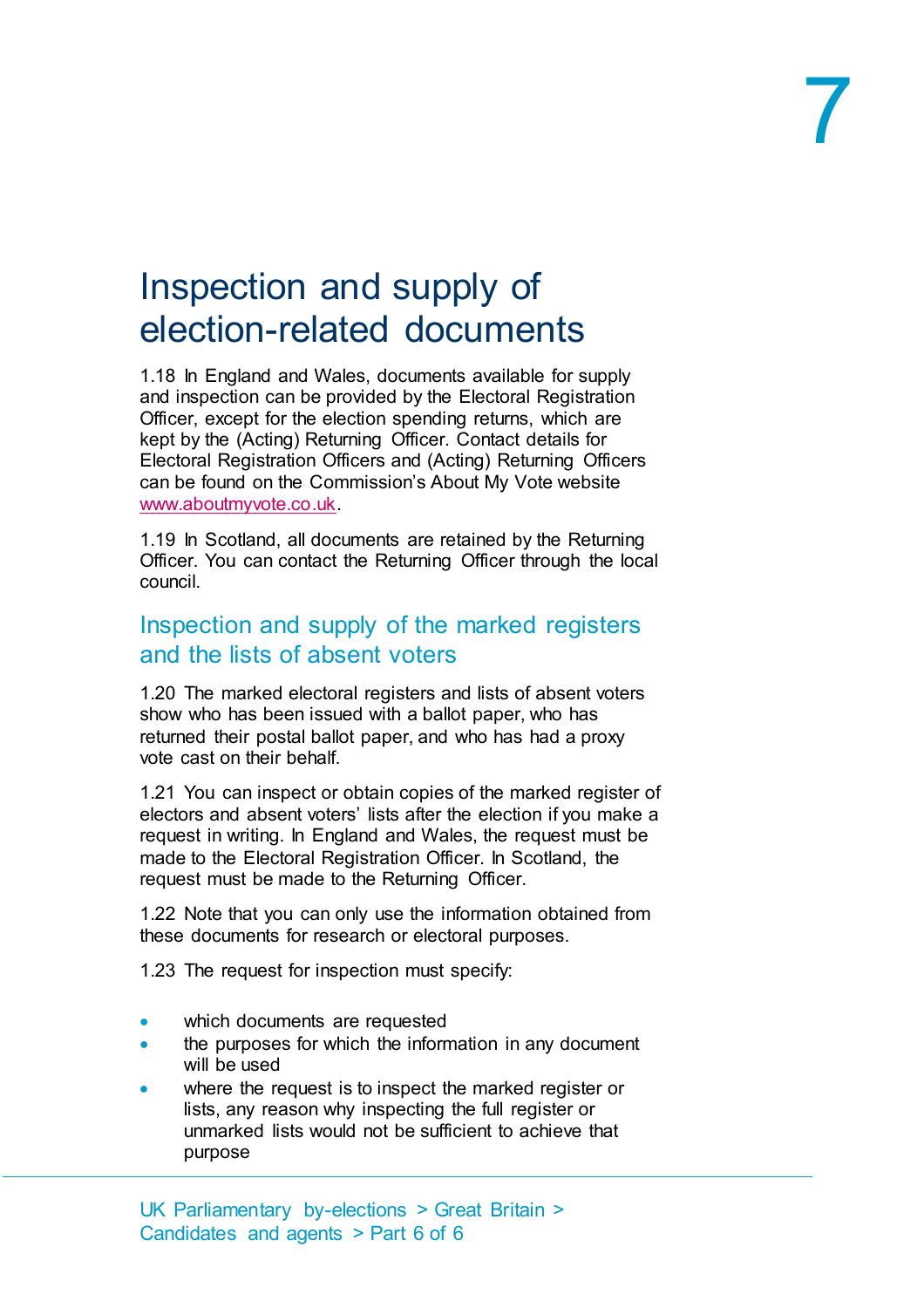- who will inspect the documents
- the date on which they wish to inspect the documents, and
- whether they would prefer to inspect the documents in a printed or data form

1.24 Inspection is under supervision and will be free of charge. You won't be able to take copies, but may make handwritten notes.

1.25 The request for supply must specify:

- which of the marked register or lists (or the relevant part of the register or lists) are requested
- whether a printed copy of the records or lists is requested or a copy in data form
- the purposes for which the marked register or lists will be used and why the supply or purchase of a copy of the full register or unmarked lists would not be sufficient to achieve that purpose

1.26 The requested document will be supplied for a fee of £10 plus £2 for printed and £1 for data versions per 1,000 entries.

1.27 Note that after 12 months these documents, held by the Electoral Registration Officer, will be destroyed, unless a court order directs otherwise.

1.28 Under the General Data Protection Regulation (GDPR), personal data processed for any purpose shall not be kept for longer than is necessary for that purpose. If you request and are supplied with any of the information listed above, once the purpose for collecting this data has passed, you need to consider if there is a reason for you to retain that data. If there is not you should ensure secure destruction of any data held.

### <span id="page-8-0"></span>Inspection of other election documents

1.29 You can inspect other election documents, but you will not be allowed to make any notes or take copies of these documents. The only documents that cannot be inspected are:

the ballot papers

UK Parliamentary by-elections > Great Britain > Candidates and agents > Part 6 of 6

Nomination papers may only be inspected during the time for delivery of nomination papers, and only by candidates, their election agent, their proposer and seconder. Further details can be found in [Part 2a](http://www.electoralcommission.org.uk/__data/assets/pdf_file/0020/214229/Parliamentary-By-Election-Part-2a-Standing-as-an-independent-candidate.pdf) or [2b](http://www.electoralcommission.org.uk/__data/assets/pdf_file/0012/214230/Parliamentary-By-Election-Part-2b-Standing-as-an-independent-candidate.pdf)